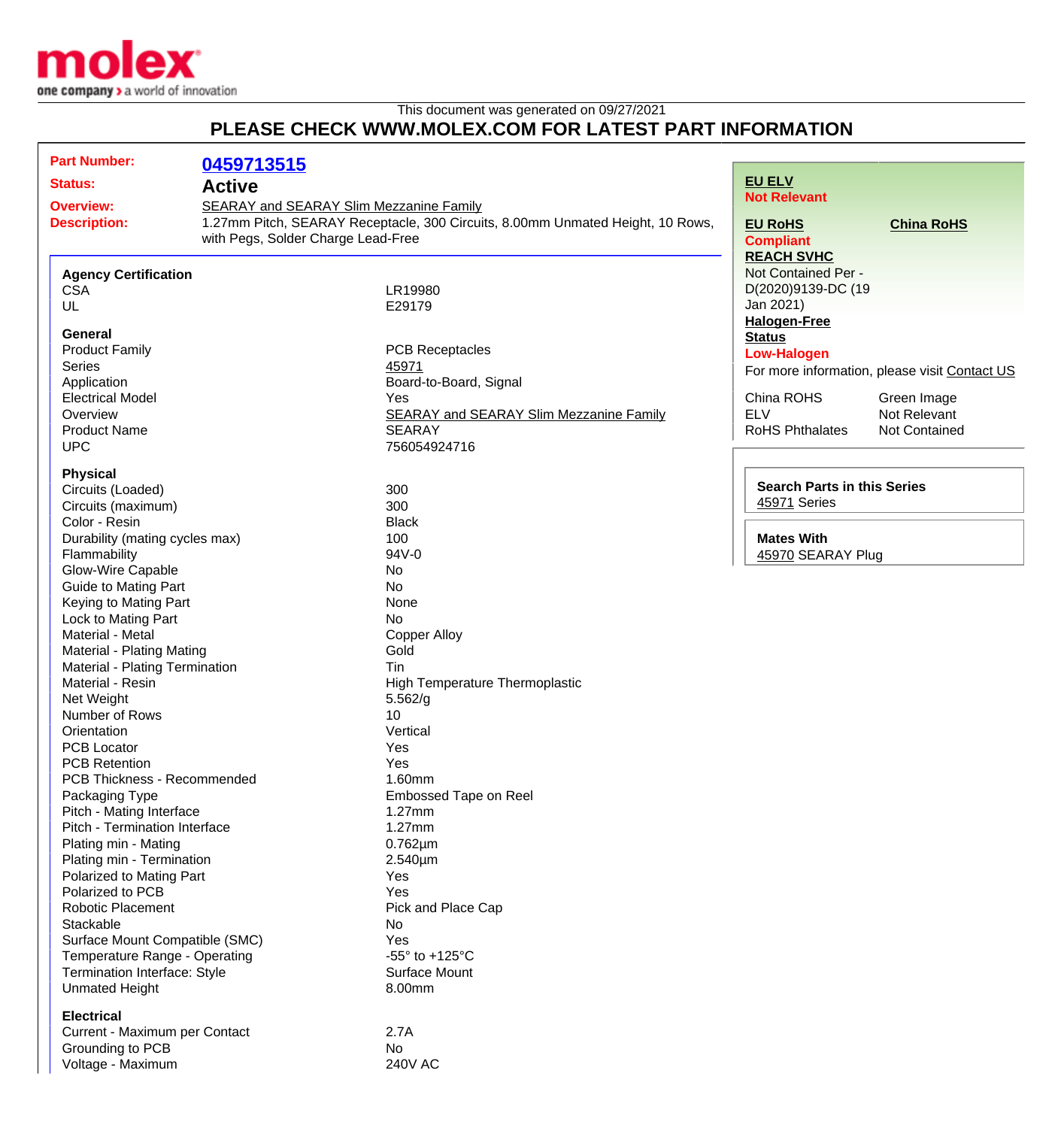| Solder Process Data<br>Duration at Max. Process Temperature (seconds)<br>Lead-freeProcess Capability<br>Max. Cycles at Max. Process Temperature<br>Process Temperature max. C | 003<br><b>REFLOW</b><br>001<br>260          |
|-------------------------------------------------------------------------------------------------------------------------------------------------------------------------------|---------------------------------------------|
| <b>Material Info</b>                                                                                                                                                          |                                             |
| <b>Reference - Drawing Numbers</b><br><b>Application Specification</b>                                                                                                        | AS-45970-001-001, AS-45<br>AS-45970-990-001 |
| Electrical Model Document                                                                                                                                                     | EE-45970-010-010                            |

S-Parameter Model<br>Sales Drawing Symbol/Footprint Data<br>Test Summary

 $5970-002-001,$ Packaging Specification PK-45971-002-001<br>Product Specification PS-45970-001-001, PS-45970-001-001, PS-45970-002-001, TS-45970-001-001 SD-45971-001-001<br>SYM-45971-3515-001 TS-45970-002-001

## This document was generated on 09/27/2021 **PLEASE CHECK WWW.MOLEX.COM FOR LATEST PART INFORMATION**